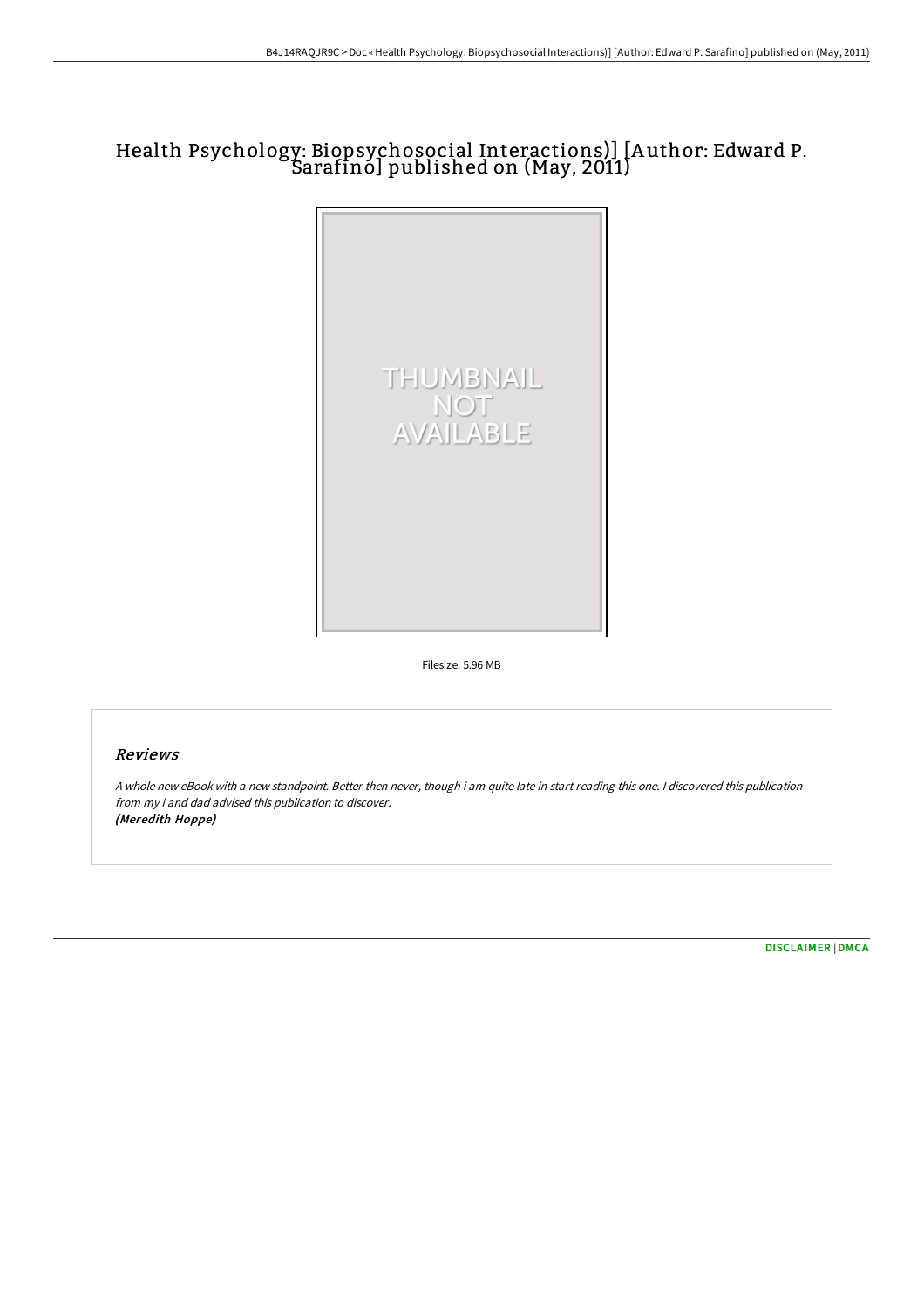## HEALTH PSYCHOLOGY: BIOPSYCHOSOCIAL INTERACTIONS)] [AUTHOR: EDWARD P. SARAFINO] PUBLISHED ON (MAY, 2011)



To get Health Psychology: Biopsychosocial Interactions)] [Author: Edward P. Sarafino] published on (May, 2011) eBook, remember to refer to the web link beneath and save the file or have access to additional information that are highly relevant to HEALTH PSYCHOLOGY: BIOPSYCHOSOCIAL INTERACTIONS)] [AUTHOR: EDWARD P. SARAFINO] PUBLISHED ON (MAY, 2011) book.

WILEY, 2012. Paperback. Condition: New. book.